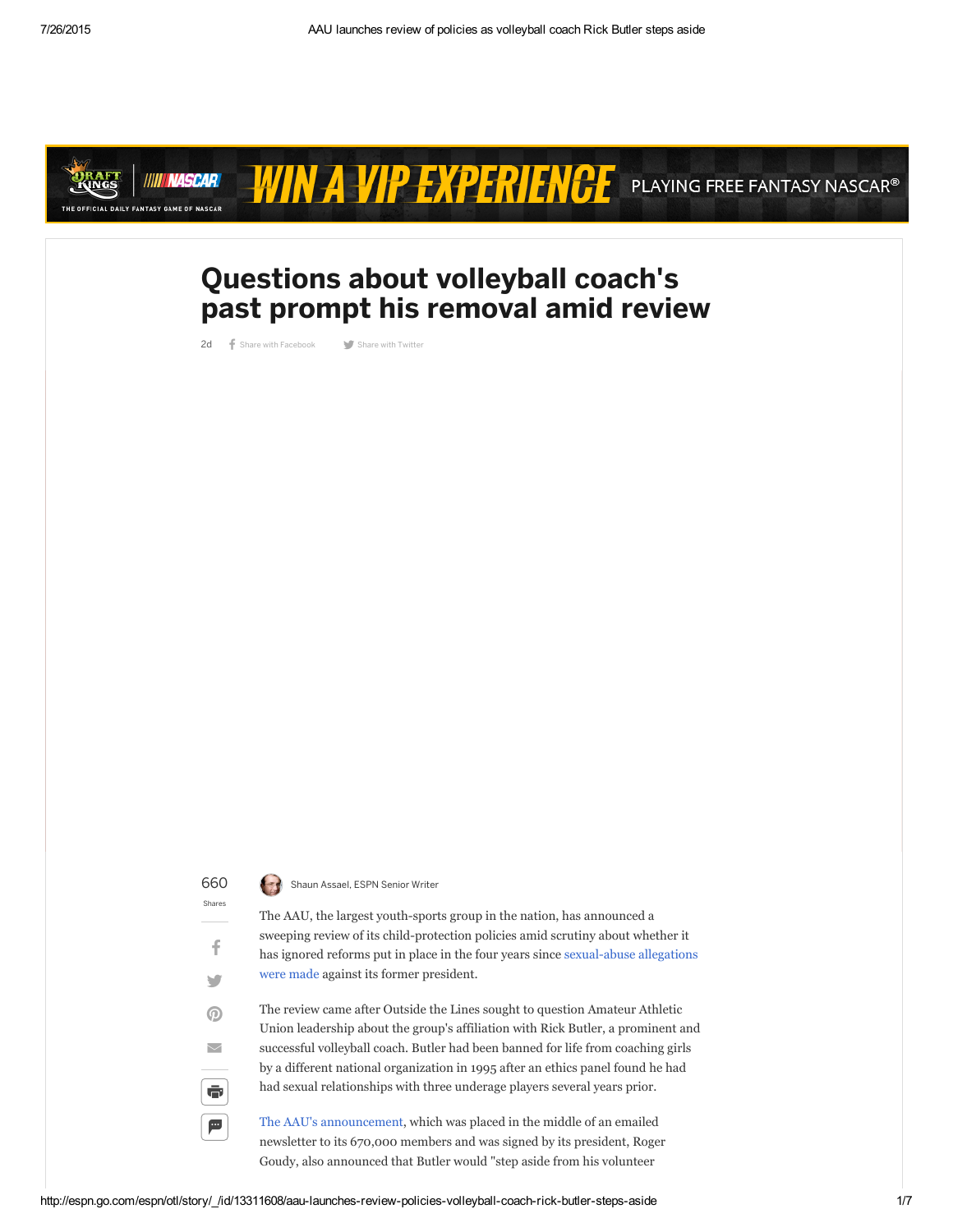7/26/2015 AAU launches review of policies as volleyball coach Rick Butler steps aside



Prominent volleyball coach Rick Butler, who was removed from his role in the AAU amid the organization's review of child-protection policies. ESPN

adm[inistrative](http://twitter.com/Royals/status/625379274673950720/photo/1) activities at AAU." The reason, it said, was to allow for "an independent review of our practices and procedures throug[hout](https://twitter.com/Royals) the organization, [especially](https://twitter.com/Royals) those that relate to our youth."

Goudy's [email](https://twitter.com/hashtag/Royals?src=hash) on [Thursday](https://twitter.com/hashtag/ForeverRoyal?src=hash) did not address what prompted the review, who would complete it or why Butler, who has been affiliated with the AAU since 1981, was [stepping](https://twitter.com/Royals/status/625379274673950720) aside. It came hours after [Outside](https://twitter.com/search?q=place%3A9a974dfc8efb32a0) the Lines had requested to intervie[w](https://twitter.com/intent/tweet?in_reply_to=625379274673950720) Goudy [about](https://twitter.com/intent/retweet?tweet_id=625379274673950720) B[utler,](https://twitter.com/intent/favorite?tweet_id=625379274673950720) whose name was later removed from a list of district sports directors on the AAU's website.

Butler is considered by many to be the most powerful coach in the sport of youth volleyball. His Chicago-based club, Sports Performance, routinely turns out college-scholarship-level players and has a waiting list for its elite-level camps. In June, Butler coached his 18-and-under girls' team to a third straight national title at the AAU's open [championships,](http://bit.ly/1RNrEh5) a tournament played at the ESPN Wide World of Sports complex in Orlando, Florida.

But the 60-year-old has not entirely been able to distance himself from the allegations of three women who accused him of seducing them while he was a coach in his mid-20s; two said they were 16 at the time of the relationships and one 17. [Various](http://www.yumpu.com/en/document/view/8476527/sex-lies-and-volleyball-chicago-magazine-cynthia-hanson) media reports over the past two decades have detailed the allegations, and even a simple Google query of Butler's name and "volleyball" produces the allegations associated with him.

Although the Illinois [Department](http://www.caribplanet.com/community/archive/index.php/t-35056.html) of Children and Family Services investigated and found "credible evidence" the allegations in 1995 were true, Butler never faced criminal charges. In its August 1995 decision banning Butler from coaching girls for life, a USA Volleyball ethics panel rejected Butler's denials and ruled that his conduct constituted "immorality, lack of judgment and unacceptable behavior." Butler sued, but an Illinois appellate court upheld the original decision in 1996.

He insisted in the hearing that all three women were 18 and the sex had been consensual: "The accusers have literally conspired to ruin my life and business," he said then. Butler declined comment to Outside the Lines.

In an interview with Outside the Lines, one of the women, Sarah Powers-Barnhard, publicly described for the first time what happened to her: "I felt I was special to Rick. I thought I was rare," said the 50-year-old, who runs her own club in Jacksonville, Florida. "I don't think we ever talked about it being wrong. But it was very clear it was, because my dad didn't know. My mom didn't know. ... It was a full sexual relationship with him."

Butler, whose volleyball practices are legendary for their intensity, never stopped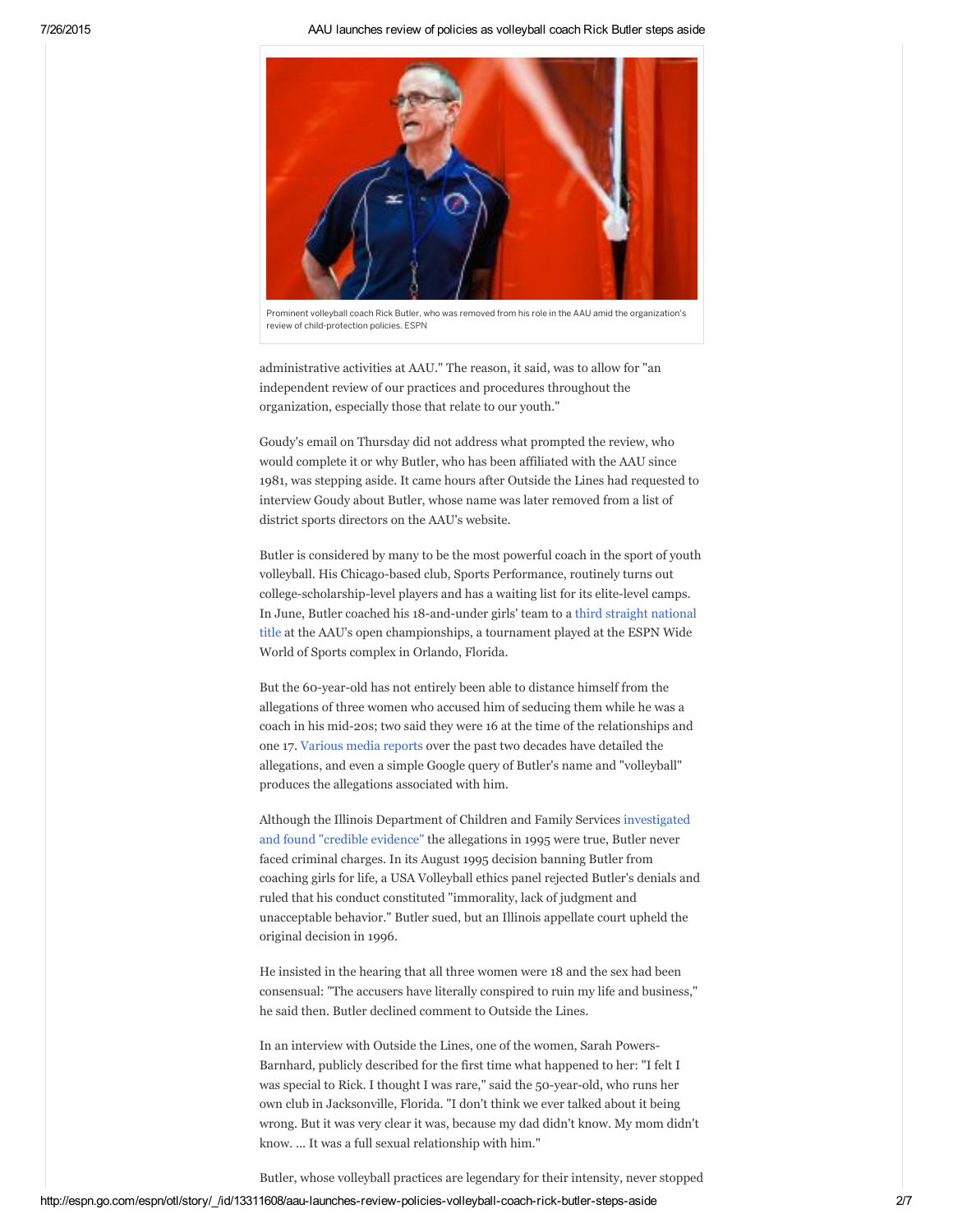### 7/26/2015 AAU launches review of policies as volleyball coach Rick Butler steps aside

fighting to remain affiliated with volleyball. USA Volleyball allowed him to reapply for admittance after five years, and he did so in 2000, earning a conditional membership that let him work as an administrator but not a coach.

In 2006, Butler helped form a league called the Junior Volleyball Association. As a rival to the U.S. Olympic-affiliated USA Volleyball, the JVA was an instant hit. Its low entry fees and easy access were popular with local clubs, and in a few short years, it had tens of thousands of members.

The JVA's influence grew even more when it struck a partnership in 2010 that made the AAU's championship the JVA's official end-of-year event. The moves swelled the AAU's membership with new players who made volleyball the organization's second-biggest sport -- behind boys' basketball.

The marriage with the AAU, however, was taking place just as that organization's leader began facing his own sexual-abuse allegations.

In 2011, Outside the Lines [reported](http://espn.go.com/espn/otl/story/_/id/7332846/ex-players-say-aau-bobby-dodd-sexually-abused-youths) that two men said then-AAU president Bobby Dodd had molested them while they were teens under his care as a basketball coach in Memphis. Although Dodd never faced criminal charges, he was placed on leave. And the disclosures in the Outside the Lines story spurred the creation of two task forces that were charged with improving ways to police the AAU's 100,000 coaches and volunteers.

One recommendation in the 2012 task force [report](http://espn.go.com/espn/story/_/id/8043188/aau-new-background-screening-begin-september) states, "A determination of ineligibility to have access to youth by another" group that serves youths "is sufficient grounds to render the person ineligible to participate in the AAU."

Lauren Book, a Florida-based child-protection advocate who helped to write that rule, believes it should have been used to remove Butler from any AAU affiliation. "We put our name on a document that said, 'Things are going to change here,'" she told Outside the Lines in an interview last month. "We didn't give the AAU a get-out-of-jail-free card."

Ron Book, Lauren's father and a Florida attorney, said that the two tried to engage Goudy, the AAU's president.

"We have been met with stonewalling," he said. "It's inconceivable, irresponsible and reprehensible. There is absolutely no reason why the AAU should have this man in contact with children."



Sarah Powers-Barnhard said her relationship with Butler, her former volleyball coach, as a teenager has affected her "whole life." ESPN

In 2012, Butler received the AAU's Emil Breitkreutz Leadership Award, which, according to a news release, is a "prestigious honor ... awarded to the individual who shows outstanding leadership and dedication to AAU Volleyball."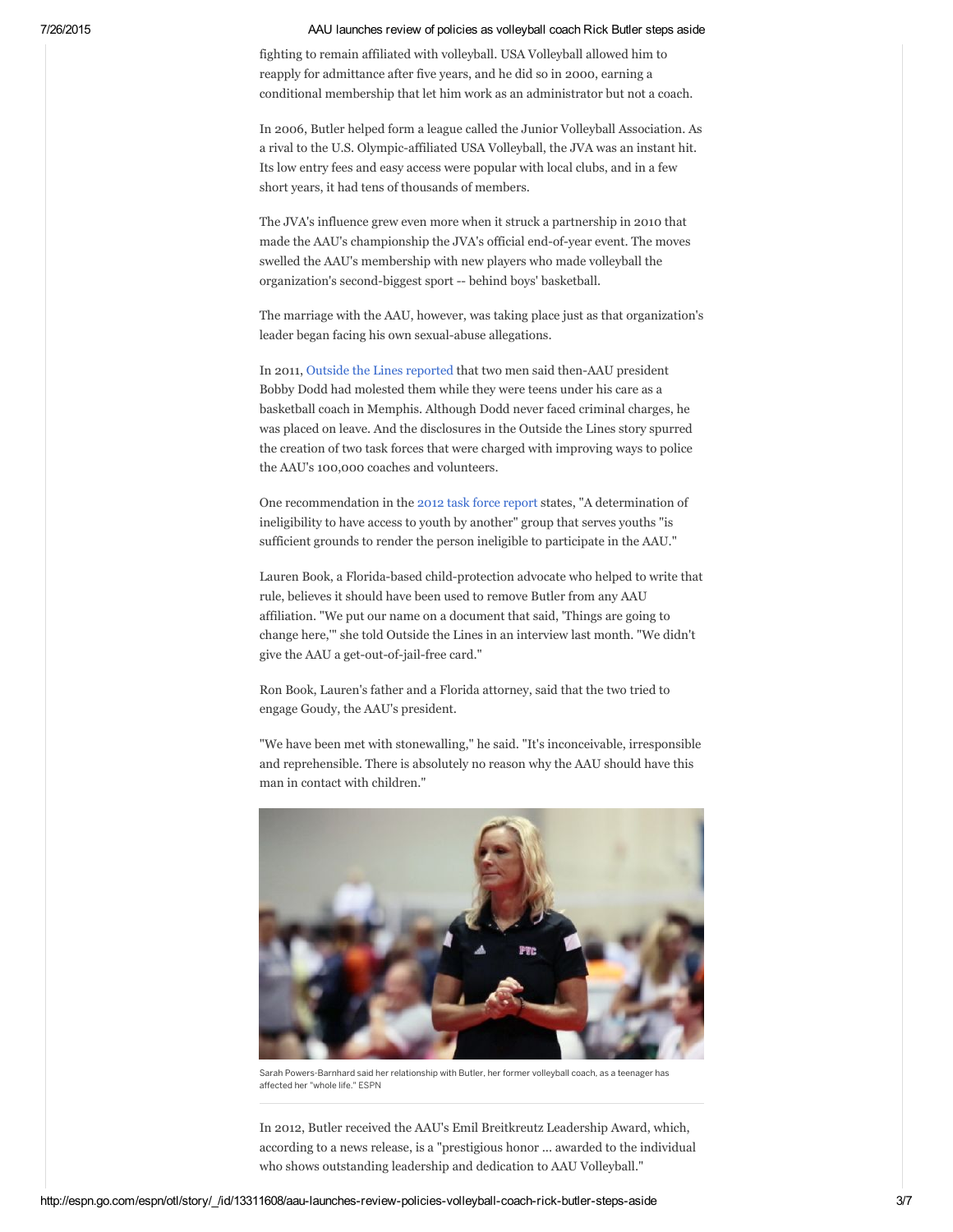### 7/26/2015 AAU launches review of policies as volleyball coach Rick Butler steps aside

Henry Forrest, president of the AAU until last year, said that he first learned about Butler's 1995 ethics case last summer, when a rival coach complained about Butler's rising role in the AAU.

Forrest said he tried to invite one of Butler's accusers to testify before the AAU's National Board of Review, which regulates membership, but was rejected. "I got an opinion from the chairman that it was outside the scope of my authority," he told Outside the Lines. "I was floored."

He lost the AAU's presidency to Goudy in an election last fall.

Forrest has even called on the U.S. Olympic Committee to become involved. In a June 15 letter, he asked it to investigate both the AAU and its own USA Volleyball, which recertified Butler again as recently as October 2014. He said he has not yet received a response.

 $>$ |

side the Lines declining [comment,](http://espn.go.com/mlb/gamecast?gameId=350726103) Butler [infighting](http://www.espnfc.com/gamecast/430265/gamecast.html) within AAU: "It's certainly not AU National Championship. Because I

| TOP EVENTS Y | <b>NASCAR</b> | NASCAR Sprint Cup Se NBCSN<br>In Progress | <b>CONCACAF GOLD</b><br><b>CUP</b> |
|--------------|---------------|-------------------------------------------|------------------------------------|
|              |               | 1. 4 K. Harvick                           |                                    |

[NFLNFL](http://espn.go.com/nfl/) [HomeHome](http://espn.go.com/nfl/)

NFL [NationNFL](http://espn.go.com/blog/nflnation) Nation

[TransactionsTransactions](http://espn.go.com/nfl/transactions) NFC [EastNFC](http://espn.go.com/blog/nfceast) East

Dallas [CowboysCowboys](http://espn.go.com/blog/dallas-cowboys) New York [GiantsGiants](http://espn.go.com/blog/new-york-giants) Philadelphia [EaglesEagles](http://espn.go.com/blog/philadelphia-eagles) Washington [RedskinsRedskins](http://espn.go.com/blog/washington-redskins)

NFC [NorthNFC](http://espn.go.com/blog/nfcnorth) North

Chicago [BearsBears](http://espn.go.com/blog/chicago-bears) Detroit [LionsLions](http://espn.go.com/blog/detroit-lions) Green Bay [PackersPackers](http://espn.go.com/blog/green-bay-packers) Minnesota [VikingsVikings](http://espn.go.com/blog/minnesota-vikings)

NFC [SouthNFC](http://espn.go.com/blog/nfcsouth) South

Atlanta [FalconsFalcons](http://espn.go.com/blog/atlanta-falcons)

NFC [WestNFC](http://espn.go.com/blog/nfcwest) West

AFC [EastAFC](http://espn.go.com/blog/afceast) East

Buffalo [BillsBills](http://espn.go.com/blog/buffalo-bills) Miami [DolphinsDolphins](http://espn.go.com/blog/miami-dolphins) New England [PatriotsPatriots](http://espn.go.com/blog/new-england-patriots)

St. Louis [RamsRams](http://espn.go.com/blog/st-louis-rams)

AFC [NorthAFC](http://espn.go.com/blog/afcnorth) North

Baltimore [RavensRavens](http://espn.go.com/blog/baltimore-ravens) Cincinnati [BengalsBengals](http://espn.go.com/blog/cincinnati-bengals) Cleveland [BrownsBrowns](http://espn.go.com/blog/cleveland-browns) Pittsburgh [SteelersSteelers](http://espn.go.com/blog/pittsburgh-steelers)

Houston [TexansTexans](http://espn.go.com/blog/houston-texans)

New York [JetsJets](http://espn.go.com/blog/new-york-jets)

[DraftDraft](http://espn.go.com/nfl/draft) **[ScoresScores](http://espn.go.com/nfl/scoreboard)** Standings [TeamsTeams](http://espn.go.com/nfl/teams) **[StatsStats](http://espn.go.com/nfl/statistics)** 

I ave been doing that since 1981."<br>Menu

For Powers-Barnhard, it has been hard watching Butler continue to coach teenage girls. [ScheduleSchedule](http://espn.go.com/nfl/schedule)

> "That whole situation, why it happened, it's affected my whole life," she said. "It started me down a course, and there is a script for who I was. So I needed to get clarity and work on being healthy. Because that is not a normal, healthy way to start your teenage years, or have your first sexual experience.

> "I don't like to relive it. But if I can help any other athlete -- any girl, any boy -with a coach that has an intention to do something inappropriate, then I want to do that."

Producer Michael Sciallo of ESPN's Enterprise/Investigative Unit contributed to this report.

 $\overline{\smile}$ 

Carolina [PanthersPanthers](http://espn.go.com/blog/carolina-panthers)<sup>SPONSORED HEADLINES</sup>



10 NBA Players Who Lost Their Money Wallet Groove



10 Cool Cars That Cost Less Than [\\$25,000](http://paid.outbrain.com/network/redir?p=gRFe2u7eefe6LMTip9xl-c2QK8DJeYkcuQtiy8RRI2DAMKmQCHXBJwGjU2PFSWEfyy-ABPVTzzfFWWqO24_chqP8TLKdCLE1rKQzNJOcnInA8r8fq-0I2R2wnReUteBgwwmek9UWfY6HZK4Wvc9R4-19cmanhqjgl7zxA8Efx43WLDWBKeXH-5lKcn87x6Y6oErfSPo4cbz9A-lEOdAXmqTq4h7LVutKA13Pfwff1bv3OvYG6F1Fm_jDiyTf9HVvdM1PKZLUppT28FTkegie3dgfmONqbTPYGGeS6IKARCVmOF-VueSwfygYO__EvQpBLPbV0ixqBGmisE73LuxRHLSqNEbMEsJr-aTRzg16r2ooOnj3BLB4cYvzHCGClFLW5L2ivvaD0T7dlHXOoXmq2nuMBf-3i-8kT1wq2t8B-lsNzfieJA7z-W4xcd5Lr6UUxU2I3Pm7JeYW2d3SJj1VB57JThCo514EPAOI3kNBOlLo7xVjyqPemUEddseGFz78L_AtqcJPhhqAKAFMYHuYFRjQzZdOI3AAKVzjdhupJxxXWo-S1a9SzWjbq99vb1B-FImuZaBOe3d_6N3-1suFcw&c=6afa52b2&v=3) Kelley Blue Book

Recommended by



20 Best Breeds for First-Time Dog Owners PetBreeds

**Comments** 

# AFC [SouthAFC](http://espn.go.com/blog/afcsouth) South **Royals acquire Cueto, send three left**handers to Reds

9m - MLB, JOHNNY CUETO +4 more f Share with [Facebook](https://www.facebook.com/sharer.php?u=http%3A%2F%2Fes.pn%2F1VHeJfZ) Share with [Twitter](http://twitter.com/intent/tweet?url=http%3A%2F%2Fes.pn%2F1VHeJfZ&text=Royals+acquire+Cueto,+send+three+left%2Dhanders+to+Reds)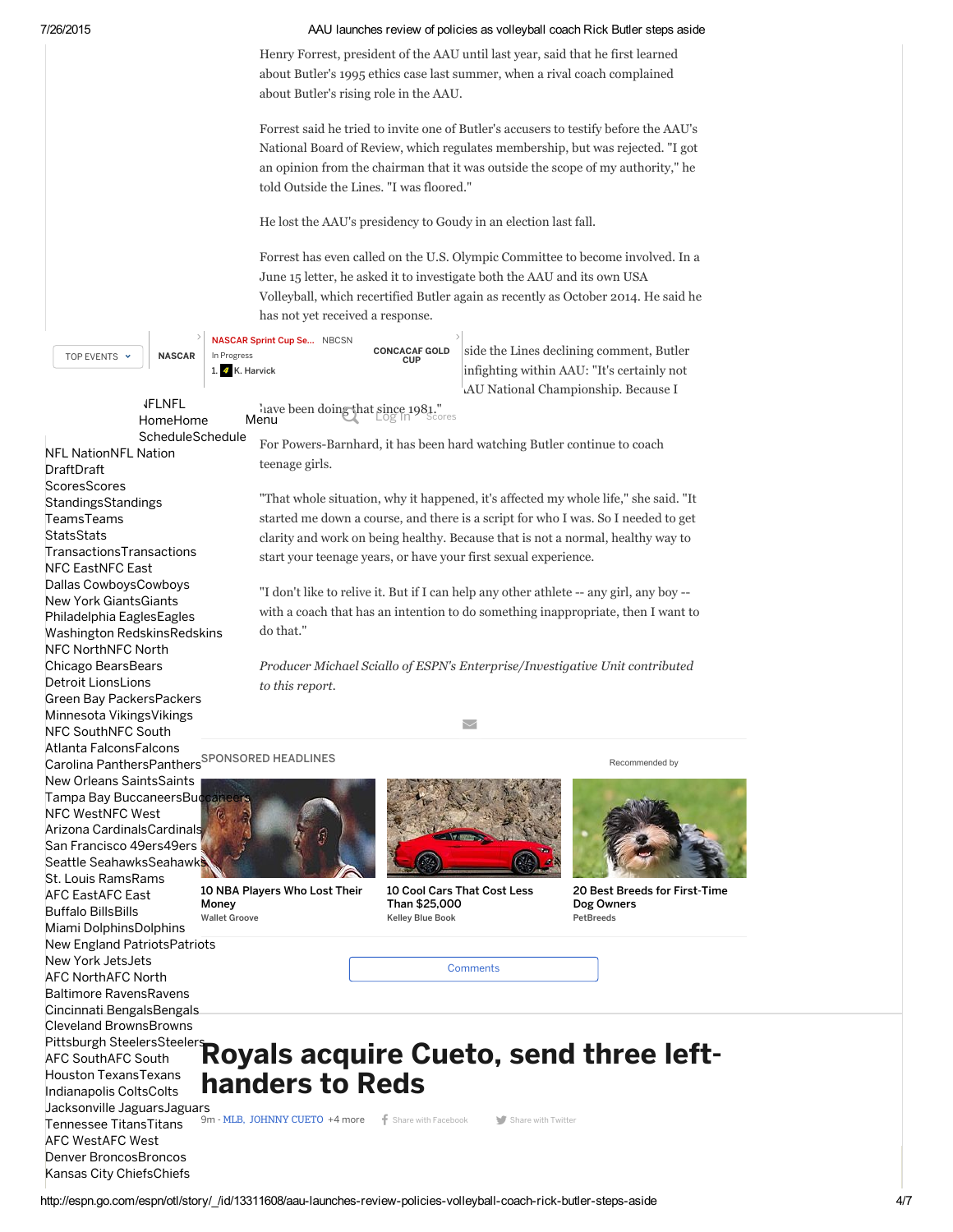Shares f y.  $\boldsymbol{\Omega}$ [@](http://sendtofriend.espn.go.com/sendtofriend/SendToFriend?id=13321634)  $\bar{\mathbf{e}}$  $\mathbb P$   $\vdash$ NFC WestNFC West NFC EastNFC East NFC NorthNFC North NFC SouthNFC South AFC EastAFC East AFC NorthAFC North AFC SouthAFC South AFC WestAFC West [NBANBA](http://espn.go.com/nba/) [HomeHome](http://espn.go.com/nba/) **[ScoresScores](http://espn.go.com/nba/scoreboard)** [TeamsTeams](http://espn.go.com/nba/teams) **[ScheduleSchedule](http://espn.go.com/nba/schedule) [StatsStats](http://espn.go.com/nba/statistics)** Standings [PlayoffsPlayoffs](http://espn.go.com/nba/playoffs/2015/story/_/page/playoffindex) **[PlayersPlayers](http://espn.go.com/nba/players)** [DraftDraft](http://espn.go.com/nba/draft) AtlanticAtlantic CentralCentral **SoutheastSoutheast** Oakland [RaidersRaiders](http://espn.go.com/blog/oakland-raiders) San Diego [ChargersChargers](http://espn.go.com/blog/san-diego-chargers) Dallas [CowboysCowboys](http://espn.go.com/nfl/team/_/name/dal/dallas-cowboys) New York [GiantsGiants](http://espn.go.com/nfl/team/_/name/nyg/new-york-giants) Philadelphia [EaglesEagles](http://espn.go.com/nfl/team/_/name/phi/philadelphia-eagles) Washington [RedskinsRedskins](http://espn.go.com/nfl/team/_/name/wsh/washington-redskins) Chicago [BearsBears](http://espn.go.com/nfl/team/_/name/chi/chicago-bears) Detroit [LionsLions](http://espn.go.com/nfl/team/_/name/det/detroit-lions) Green Bay [PackersPackers](http://espn.go.com/nfl/team/_/name/gb/green-bay-packers) Minnesota [VikingsVikings](http://espn.go.com/nfl/team/_/name/min/minnesota-vikings) Atlanta [FalconsFalcons](http://espn.go.com/nfl/team/_/name/atl/atlanta-falcons) Carolina [PanthersPanthers](http://espn.go.com/nfl/team/_/name/car/carolina-panthers) New Orleans [SaintsSaints](http://espn.go.com/nfl/team/_/name/no/new-orleans-saints) Arizona [CardinalsCardinals](http://espn.go.com/nfl/team/_/name/ari/arizona-cardinals) San Francisco [49ers49ers](http://espn.go.com/nfl/team/_/name/sf/san-francisco-49ers) Seattle [SeahawksSeahawks](http://espn.go.com/nfl/team/_/name/sea/seattle-seahawks)<sup>JOK</sup> St. Louis [RamsRams](http://espn.go.com/nfl/team/_/name/stl/st-louis-rams) Buffalo [BillsBills](http://espn.go.com/nfl/team/_/name/buf/buffalo-bills) Miami [DolphinsDolphins](http://espn.go.com/nfl/team/_/name/mia/miami-dolphins) New England [PatriotsPatriots](http://espn.go.com/nfl/team/_/name/ne/new-england-patriots) New York [JetsJets](http://espn.go.com/nfl/team/_/name/nyj/new-york-jets) Baltimore Ravens Ravens Cincinnati [BengalsBengals](http://espn.go.com/nfl/team/_/name/cin/cincinnati-bengals) Cleveland [BrownsBrowns](http://espn.go.com/nfl/team/_/name/cle/cleveland-browns) Pittsburgh [SteelersSteelers](http://espn.go.com/nfl/team/_/name/pit/pittsburgh-steelers) Houston [TexansTexans](http://espn.go.com/nfl/team/_/name/hou/houston-texans) [Indianapolis](http://espn.go.com/nfl/team/_/name/ind/indianapolis-colts) ColtsColts Jacksonville [JaguarsJaguars](http://espn.go.com/nfl/team/_/name/jax/jacksonville-jaguars) Tennessee [TitansTitans](http://espn.go.com/nfl/team/_/name/ten/tennessee-titans) Denver [BroncosBroncos](http://espn.go.com/nfl/team/_/name/den/denver-broncos) Kansas City [ChiefsChiefs](http://espn.go.com/nfl/team/_/name/kc/kansas-city-chiefs) Oakland [RaidersRaiders](http://espn.go.com/nfl/team/_/name/oak/oakland-raiders) San Diego [ChargersChargers](http://espn.go.com/nfl/team/_/name/sd/san-diego-chargers) Boston [CelticsCeltics](http://espn.go.com/nba/team/_/name/bos/boston-celtics) Brooklyn [NetsNets](http://espn.go.com/nba/team/_/name/bkn/brooklyn-nets) New York [KnicksKnicks](http://espn.go.com/nba/team/_/name/ny/new-york-knicks) [Philadelphia](http://espn.go.com/nba/team/_/name/phi/philadelphia-76ers) 76ers76ers Toronto [RaptorsRaptors](http://espn.go.com/nba/team/_/name/tor/toronto-raptors) Chicago [BullsBulls](http://espn.go.com/nba/team/_/name/chi/chicago-bulls) Cleveland [CavaliersCavaliers](http://espn.go.com/nba/team/_/name/cle/cleveland-cavaliers) Detroit [PistonsPistons](http://espn.go.com/nba/team/_/name/det/detroit-pistons) Indiana [PacersPacers](http://espn.go.com/nba/team/_/name/ind/indiana-pacers) Milwaukee [BucksBucks](http://espn.go.com/nba/team/_/name/mil/milwaukee-bucks) Atlanta [HawksHawks](http://espn.go.com/nba/team/_/name/atl/atlanta-hawks) Charlotte [HornetsHornets](http://espn.go.com/nba/team/_/name/cha/charlotte-hornets) Miami [HeatHeat](http://espn.go.com/nba/team/_/name/mia/miami-heat) Orlando [MagicMagic](http://espn.go.com/nba/team/_/name/orl/orlando-magic)

Tampa Bay Buccaneers Buccaneers en the Reds and Royals that sends starter Johnny

ESPN com news services

KANSAS CITY, Mo. -- The [Kansas](http://espn.go.com/mlb/team/_/name/kc/kansas-city-royals) City Royals acquired [Johnny](http://espn.go.com/mlb/player/_/id/28955/johnny-cueto) Cueto in a trade with [Cincinnati](http://espn.go.com/mlb/team/_/name/cin/cincinnati-reds) on Sunday, sending three prospects to the Reds for a legitimate ace for the front of their beleaguered rotation.



Kansas City has the best record in the American League after it lost to San Francisco in Game 7 of the World Series last October. But [Yordano](http://espn.go.com/mlb/player/_/id/31876/yordano-ventura) Ventura has underperformed this year and Jason [Vargas](http://espn.go.com/mlb/player/_/id/6352/jason-vargas) will miss the rest of the season after he injured his elbow last week -- increasing the need for pitching help.

The Royals last won the title in 1985, and the trade was greeted with a loud ovation when it was announced during the third inning of Kansas City's home game against Houston on Sunday, a 5-1 [win.](http://espn.go.com/mlb/recap?gameId=350726107)

"I'm excited about my next chapter,'' Cueto said with Reds catcher [Brayan](http://espn.go.com/mlb/player/_/id/6285/brayan-pena) Pena serving as his translator. "I know they play baseball very good. I'm excited because I know it's going to be good for my career and good for the team.''

Cueto, who is eligible for free agency after the season, had spent his entire career with Cincinnati. But the fourth-place Reds are looking to the future and could trade several more significant pieces before Friday's non-waiver deadline, including right-hander Mike [Leake](http://espn.go.com/mlb/player/_/id/30465/mike-leake) and All-Star closer Aroldis [Chapman.](http://espn.go.com/mlb/player/_/id/30442/aroldis-chapman)

Cincinnati got minor league left-handers Brandon [Finnegan,](http://espn.go.com/mlb/player/_/id/33633/brandon-finnegan) John [Lamb](http://espn.go.com/mlb/player/_/id/30994/john-lamb) and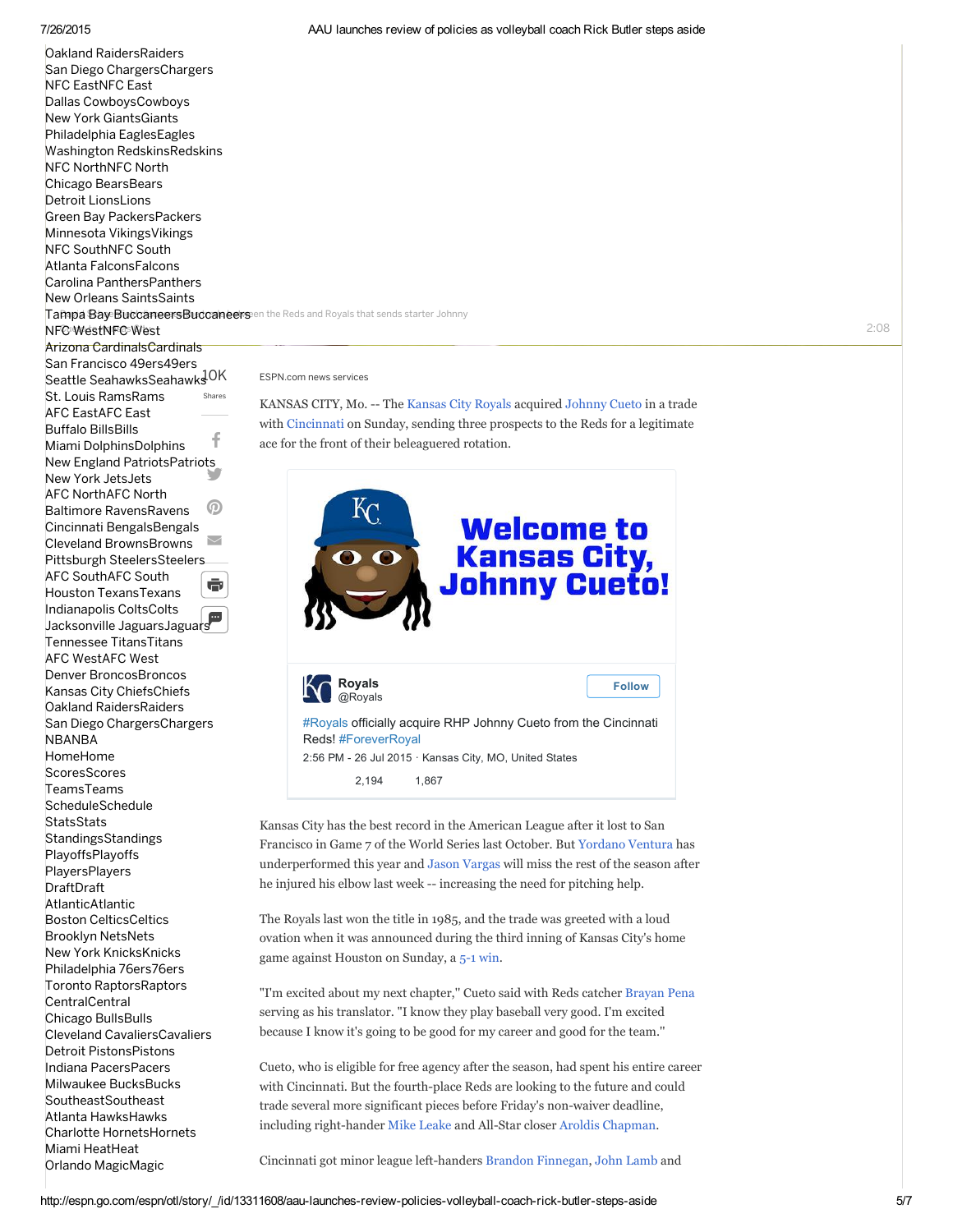### 7/26/2015

P a cific P a cific SouthwestSouthwest NorthwestNorthwest [M](http://espn.go.com/mlb/) L B M L B Ho[m](http://espn.go.com/mlb/)eHome [S](http://espn.go.com/mlb/scoreboard)cores Sched[ule](http://espn.go.com/mlb/schedule)<br>Schedule Stan[din](http://espn.go.com/mlb/standings)gsStandings T e a m [sT](http://espn.go.com/mlb/teams) e a m s S[ta](http://espn.go.com/mlb/statistics)tsStats [Pla](http://espn.go.com/mlb/players)yersPlayers Trade Dea[dlin](http://espn.go.com/mlb/story/_/page/trade2015_homepage/mlb-trade-deadline-2015)eTrade Deadline [Blo](http://espn.go.com/mlb/story/_/id/12611338/mlb-blogs) g s Blo g s Buster [Oln](http://espn.go.com/blog/buster-olney/insider/)eyBuster Olney S[w](http://espn.go.com/blog/sweetspot)eetSpotSweetSpot The G[M's](http://espn.go.com/blog/the-gms-office/insider/) OfficeThe GM's Office K [eit](http://espn.go.com/blog/keith-law/insider/) h L a w K eit h L a w Jayson S[ta](http://espn.go.com/blog/jayson-stark/)rkJayson Stark MLB D[ra](http://espn.go.com/blog/mlb-draft/insider/)ftMLB Draft Eric Karab[ellE](http://espn.go.com/blog/eric-karabell/insider/)ric Karabell Stats & [InfoStats](http://espn.go.com/blog/statsinfo/category/_/name/mlb-2) & Info Spring [TrainingSpring](http://espn.go.com/blog/spring-training/) Trainin g [B](http://espn.go.com/blog/boston/red-sox/)oston Red SoxBoston Red Sox C[hic](http://espn.go.com/blog/chicago/cubs/)ago CubsChicago Cubs C[hic](http://espn.go.com/blog/chicago/white-sox/)ago White SoxChicago White Sox Los Ang[ele](http://espn.go.com/blog/los-angeles/dodger-report/)s DodgersLos Angeles Dodge New York [M](http://espn.go.com/blog/new-york/mets/)etsNew York Mets Ne[w](http://espn.go.com/blog/new-york/yankees/) York YankeesNew York Yankees AL EastAL East AL CentralAL Central AL WestAL West NL EastNL East [Washington](http://espn.go.com/nba/team/_/name/wsh/washington-wizards) WizardsWiza<br>PacificPacific<br>Golden State WarriorsWa<br>Golden State WarriorsWa<br>Los Angeles ClippersClipp<br>Los Angeles LakersLaker:<br>Sacramento KingsKings<br>SouthwestSouthwest<br>Sacramento KingsKings<br>SouthwestSouthwest<br>Mou a r d s G[old](http://espn.go.com/nba/team/_/name/gs/golden-state-warriors)en State WarriorsWarriors Los Angeles [Clip](http://espn.go.com/nba/team/_/name/lac/los-angeles-clippers)persClippers Los Ang[ele](http://espn.go.com/nba/team/_/name/lal/los-angeles-lakers)s LakersLakers Phoe[nix](http://espn.go.com/nba/team/_/name/phx/phoenix-suns) SunsSuns Sacramento [Kin](http://espn.go.com/nba/team/_/name/sac/sacramento-kings)gsKings D[alla](http://espn.go.com/nba/team/_/name/dal/dallas-mavericks)s MavericksMavericks [H](http://espn.go.com/nba/team/_/name/hou/houston-rockets)ouston RocketsRockets M e m p his G riz zlie s G riz [zlie](http://espn.go.com/nba/team/_/name/mem/memphis-grizzlies) s New Orleans P[elic](http://espn.go.com/nba/team/_/name/no/new-orleans-pelicans)ansPelicans San Anto[nio](http://espn.go.com/nba/team/_/name/sa/san-antonio-spurs) SpursSpurs Denver [N](http://espn.go.com/nba/team/_/name/den/denver-nuggets)uggetsNuggets s Minnesota [Tim](http://espn.go.com/nba/team/_/name/min/minnesota-timberwolves)berwolvesTimberwolves O[kla](http://espn.go.com/nba/team/_/name/okc/oklahoma-city-thunder)homa City ThunderThunder Portland Trail [Bla](http://espn.go.com/nba/team/_/name/por/portland-trail-blazers)zersTrail Blazers [U](http://espn.go.com/nba/team/_/name/utah/utah-jazz)tah JazzJazz B[altim](http://espn.go.com/mlb/team/_/name/bal/baltimore-orioles)ore OriolesOrioles [B](http://espn.go.com/mlb/team/_/name/bos/boston-red-sox)oston Red SoxRed Sox Ne[w](http://espn.go.com/mlb/team/_/name/nyy/new-york-yankees) York YankeesYankees Ta[m](http://espn.go.com/mlb/team/_/name/tb/tampa-bay-rays)pa Bay RaysRays Toronto [Blu](http://espn.go.com/mlb/team/_/name/tor/toronto-blue-jays)e JaysBlue Jays C [hic](http://espn.go.com/mlb/team/_/name/chw/chicago-white-sox) a g o W hit e S o x W hit e S o x [Cle](http://espn.go.com/mlb/team/_/name/cle/cleveland-indians)veland IndiansIndians Detroit [Tig](http://espn.go.com/mlb/team/_/name/det/detroit-tigers)ersTigers Kansas [Cit](http://espn.go.com/mlb/team/_/name/kc/kansas-city-royals)y RoyalsRoyals [Min](http://espn.go.com/mlb/team/_/name/min/minnesota-twins)nesota TwinsTwins [H](http://espn.go.com/mlb/team/_/name/hou/houston-astros)ouston AstrosAstros Los Ang[ele](http://espn.go.com/mlb/team/_/name/laa/los-angeles-angels)s AngelsAngels Oakland A[thle](http://espn.go.com/mlb/team/_/name/oak/oakland-athletics)ticsAthletics Seattle Ma[rin](http://espn.go.com/mlb/team/_/name/sea/seattle-mariners)ersMariners Texas [R](http://espn.go.com/mlb/team/_/name/tex/texas-rangers)angersRangers A[tla](http://espn.go.com/mlb/team/_/name/atl/atlanta-braves)nta BravesBraves [Mia](http://espn.go.com/mlb/team/_/name/mia/miami-marlins)mi MarlinsMarlins New York [M](http://espn.go.com/mlb/team/_/name/nym/new-york-mets)etsMets Philadelphia P[hillie](http://espn.go.com/mlb/team/_/name/phi/philadelphia-phillies)sPhillies Was[hin](http://espn.go.com/mlb/team/_/name/wsh/washington-nationals)gton NationalsNationals

NL CentralNL Central

### AAU launches review of policies as volleyball coach Rick Butler steps aside

Cody Reed in the trade for Cueto, who was one of the top starters on the market. The Reds also are sending money to the Royals to help pay Cueto's remaining salary for the year.





| Kahrl: Winning is the Royals' business, and Cueto will make it so<br>Cueto, which is exactly what they should be doing. | The Kansas City Royals are going for it by trading for Cincinnati Reds ace Johnny                                                                                                                                                                                                                                                |                |
|-------------------------------------------------------------------------------------------------------------------------|----------------------------------------------------------------------------------------------------------------------------------------------------------------------------------------------------------------------------------------------------------------------------------------------------------------------------------|----------------|
| es<br>to go to the World Series."<br>                                                                                   | "There is a lot interest in Johnny and we felt that this was the best value we<br>could get," Reds general manager Walt Jocketty said. "Johnny is going to a grea<br>situation there. He has people that he'll know. He's on a team that has a chance                                                                            |                |
| Double-A Pensacola.                                                                                                     | Finnegan and Lamb were assigned to Triple-A Louisville, and Reed went to                                                                                                                                                                                                                                                         |                |
| 2008, is 9-1 with a 2.67 ERA in 17 starts for Omaha.                                                                    | Finnegan was selected by the Royals in the first round of last year's draft. He<br>made seven playoff appearances in 2014, but has split time between Triple-A<br>Omaha and Kansas City this year. The 25-year-old Lamb, a fifth-round pick in                                                                                   |                |
| on Saturday night.<br>Saturday's start.                                                                                 | Cueto, 29, won 20 games last season and is 7-6 with a 2.62 ERA in 19 starts this<br>year. He pitched eight scoreless innings in Cincinnati's 5-2 victory at Colorado<br>Cueto said a teammate had told him he already had been traded before                                                                                     |                |
| <b>Cueto Will Help Royals</b>                                                                                           | The addition of Johnny Cueto will help the Royals rotation. Their starters are dead last in the AL                                                                                                                                                                                                                               |                |
| relievers.<br>Royals Starting Pitching This Season                                                                      | in innings per start, so Cueto's average start of 6.9 innings will help get to KC's exceptional trio of                                                                                                                                                                                                                          |                |
| igers                                                                                                                   | <b>STAT</b>                                                                                                                                                                                                                                                                                                                      | <b>AL RANK</b> |
| IP/start                                                                                                                | 5.5                                                                                                                                                                                                                                                                                                                              | Last           |
| <b>ERA</b>                                                                                                              | 4.30                                                                                                                                                                                                                                                                                                                             | 11th           |
| K/9                                                                                                                     | 6.1                                                                                                                                                                                                                                                                                                                              | 13th           |
| <b>ESPN Stats &amp; Information</b>                                                                                     |                                                                                                                                                                                                                                                                                                                                  |                |
| were all over the place."                                                                                               | "They said something to me," Cueto told reporters after Saturday's game. "I<br>don't want to use a bad word in this location, but it was really bad the way I<br>found out what happened. My head went around the whole way. My thoughts                                                                                         |                |
| finalization later Sunday.                                                                                              | Fox Sports reported earlier Sunday that Kansas City had been on the verge of<br>acquiring Cueto but the deal fell through because a Royals player who was to be<br>included in the swap had a medical issue. Sources told ESPN the teams still wer<br>working to make the trade happen despite Saturday's hiccup, leading to its |                |
| 3.21 ERA in eight seasons.                                                                                              | Cueto made his major league debut with Cincinnati in 2008 and is 92-63 with a                                                                                                                                                                                                                                                    |                |